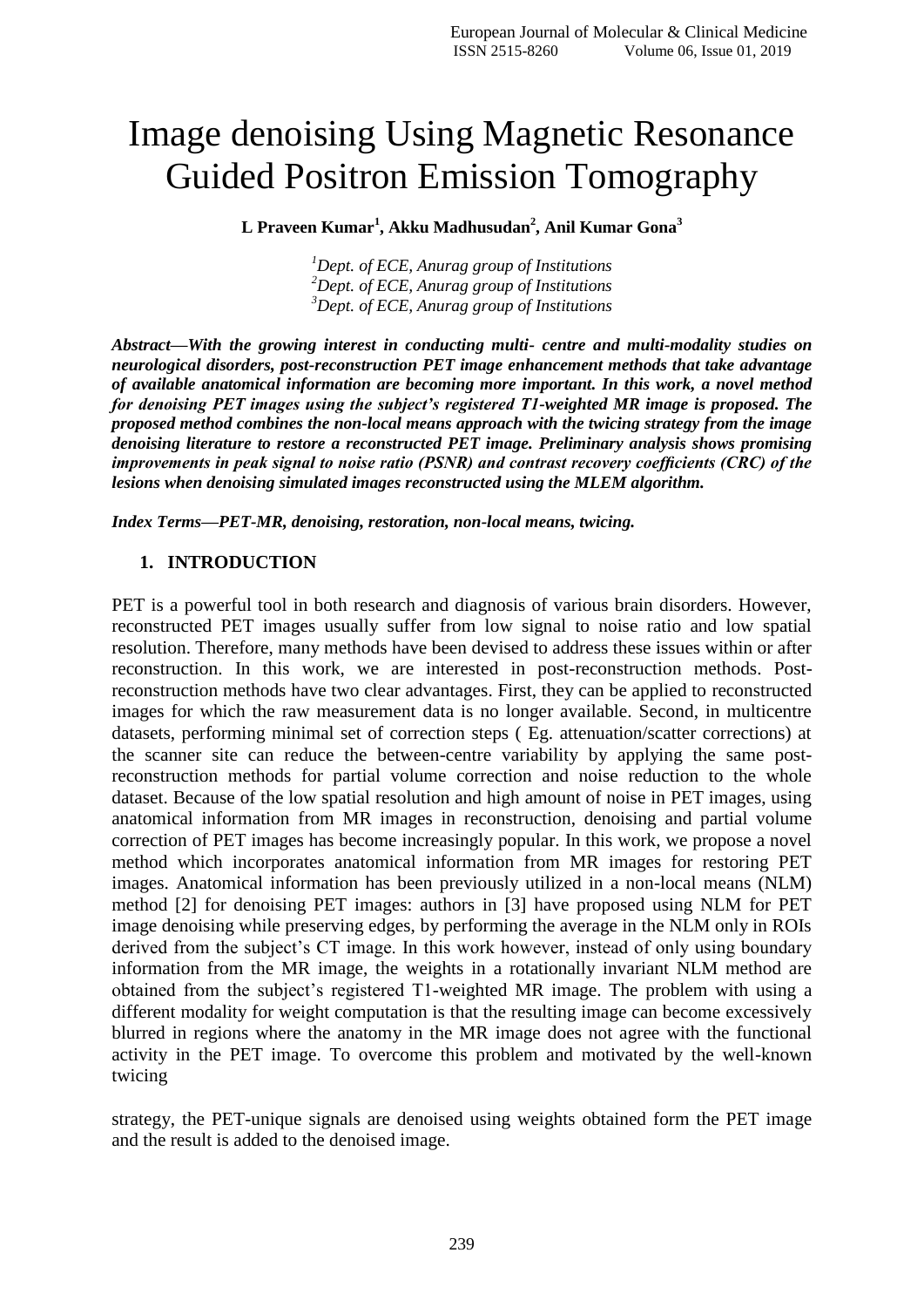#### **2. METHODOLOGY**

#### *A. Background*

*1) Non-local means (NLM):* NLM is a simple yet powerful denoising method<sup>[1]</sup>. It is based on the assumption that patches extracted from a natural image contain redundant information. In essence, in the NLM method a voxel  $x^i$  in the denoised image  $x^i$  is estimated as the weighted average of other voxels in the image with the weights obtained by a robust similarity measure based on the distance of the patches around voxels.

$$
x_i = \frac{1}{\sum \sum_{j \in A} w_i} \sum_{j \in A} x_j w_{ij}
$$
 (1)

where Λi is the neighbourhood around and including xi, and Pk is the patch centred at location k in the image.

*2) Rotationally invariant nonlocal-means (RI-NLM3D):* In order to increase the number of samples contributing to the average in the NLM method and thus reduce noise further, several rotationally invariant variations of NLM have been proposed. In this work, we use a very simple and computationally efficient rotationally invariant NLM method proposed by Manjon et al. for denoising MR images [5].

$$
w_{i,j} = \frac{e^{-x_i - x_j} + \mu p_i - \mu p_j}{\sigma^2}
$$
 (2)

where μPi is the mean value of the patch Pi. Note that the above similarity measure is sensitive to noise and hence usually a pre-filtered image is used to compute the weights, for subsequent application to the unfiltered image.Each step of the RINLM3D has 3 parameters: patch size, the  $\sigma$  parameter and neighbourhood size for the average.



#### **(b)**

Figure 1: Denoising of a reconstructed image of a sample noisy realization. (a) Registered MR image. (b) The ground truth (c) Noisy reconstructed imageafter 50 iterations(where the best PSNR is obtained). (d) Post-smoothed image after 70 iterations(where the best PSNR was obtained),  $\sigma = 1$ . 2*mm* (CRC oflesions in: WM=0.38,GM=0.56). (e) Denoised image using weights from MR (step 1). (f) Final denoised image after step 2,(CRC of the lesions in:WM=0.58,GM=0.81).

#### *A. Proposedmethod*

WeproposeatwostepalgorithmforrestoringPETimages.Inthefirststep,thesubject'sregisteredM Rimageisusedto compute the weights based on the rotationally invariantformulation in Eq.2. These weights are then used to denoisethePETimage.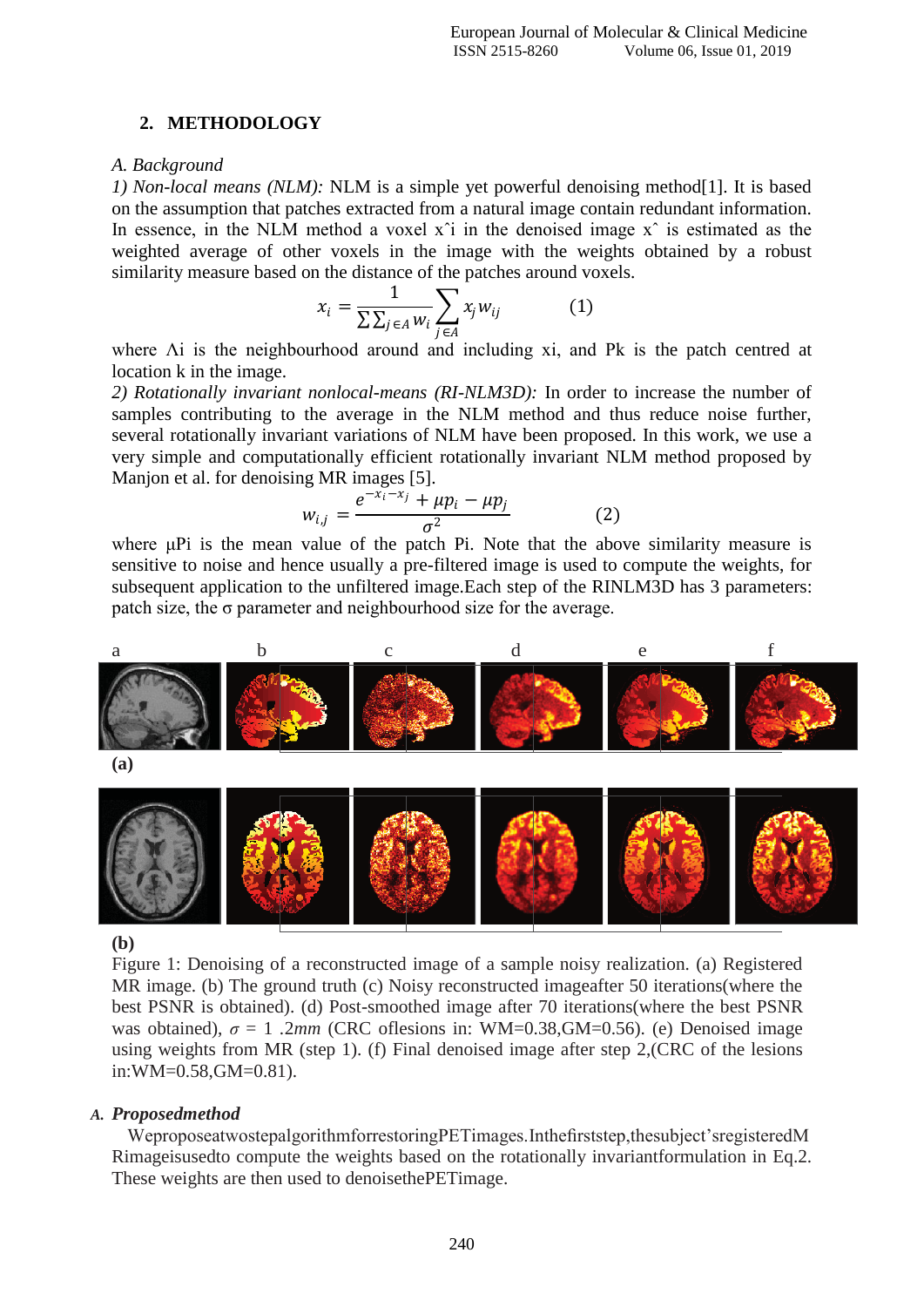The second step is motivated by the twicing method in thedenoisingliterature[7].Inthisstep,firsttheresidualimageisobtainedbysubtractingthedenoisedi mageinthefirststep from the noisy image. Then, the noisy PET image isprefilteredusingaGaussianfilterandtheresultingimageis used to compute weights based on Eq.2. The weights arethen used to denoise the residual image. This way, signalsspecific to the PET image that have been lost in the first step(due to using weights computed from the MR image) areaddedtothedenoisedimage.

### **I. SIMULATIONSTUDY**

Asimulationof<sup> $18$ </sup>FIFDGimageswasperformedus-ing the BrainWeb phantom [\(http://brainweb.bic.mni.mcgill.c](http://brainweb.bic.mni.mcgill/)a/brainweb) . The corresponding segmented brain was resampledtoHRRTimagespace(256x256x256)

**Realisticcountratesinthegreymatter (GM) and the white matter (WM), were estimatedusing** the radioactivity distribution values from PET SOR-TEO[.\(http://sorteo.cermep.fr/home.php\).T](http://sorteo.cermep.fr/home.php))wohotlesions,oneintheGMandoneintheWMwerearti ficiallyaddedto the simulation. To further investigate the ability of themethod to capture information specific to the PET image andabsent in the MR image, the simulated PET radioactivitydistribution was multiplied by a gradient 3D image in thecoronaldirection(Fig.1.b).Thenoise-free3Dimagewasforwardprojectedtogenerateanoisefreesinogramdata.ThenPoissonnoisewasintroducedtothesinogramdatato



Figure2:Mean PSNR values across 5 realizations for differentmethods as a function of stopping iteration of the MLEM recon-struction

generate 10 noisy realizations. The resulting sinogram datawerethenreconstructedusingtheMLEMalgorithm.

Forbothstepsofthemethod,thepatchsizeissetto

*××* meanPSNRvalueofthedenoisedimageacross5realizationsasa function of stopping iteration of 1 5 x 1 5 x 1 5 forthefirststepandapatchof size 999 for the second step. Fig.2 shows the 33 3andthe*σ*valueisset0.05.Theneighbourhoodisapatchofsize the MLEM algorithm forthe proposed method and also for Gaussian postsmoothingwithdifferent*σ*values.TheresultsindicatethesuperiorityoftheproposedmethodtoGau ssiansmoothing.ThePSNRof the proposed method reaches a maximum at 50 iterationsandthenplateaus.Fig.1showstheoutputofdifferentstepsofthe proposed method on a reconstructed PET image stoppedafter50iterationsaswellasGaussianpostsmoothingatitsbestperformance(highestPSNR).Notehowthelesions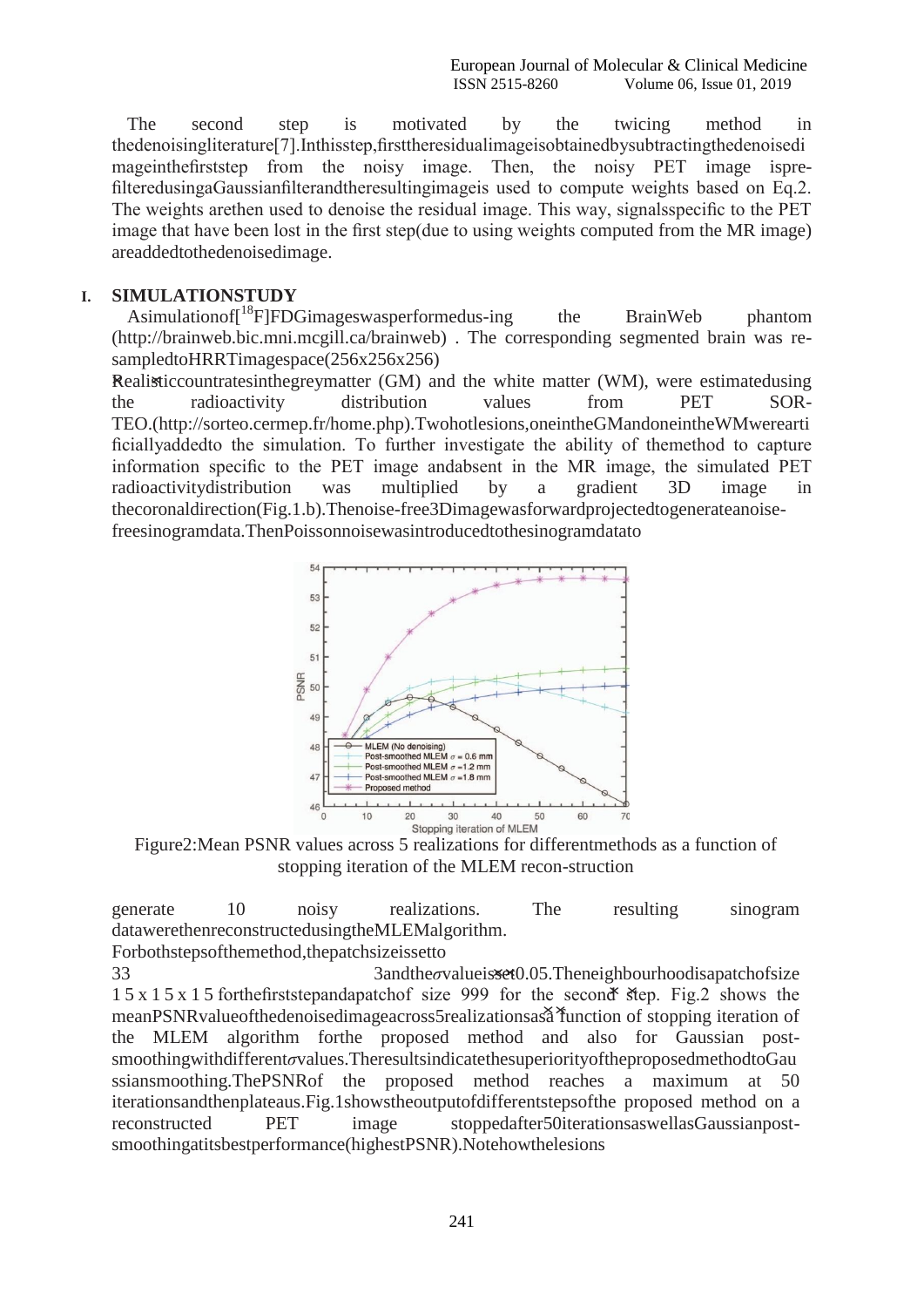

Figure3:Themeancontrastrecoverycoefficientsofthetwolesionsembeddedingrey matter(GM) andwhitematter (WM)across 5realizations.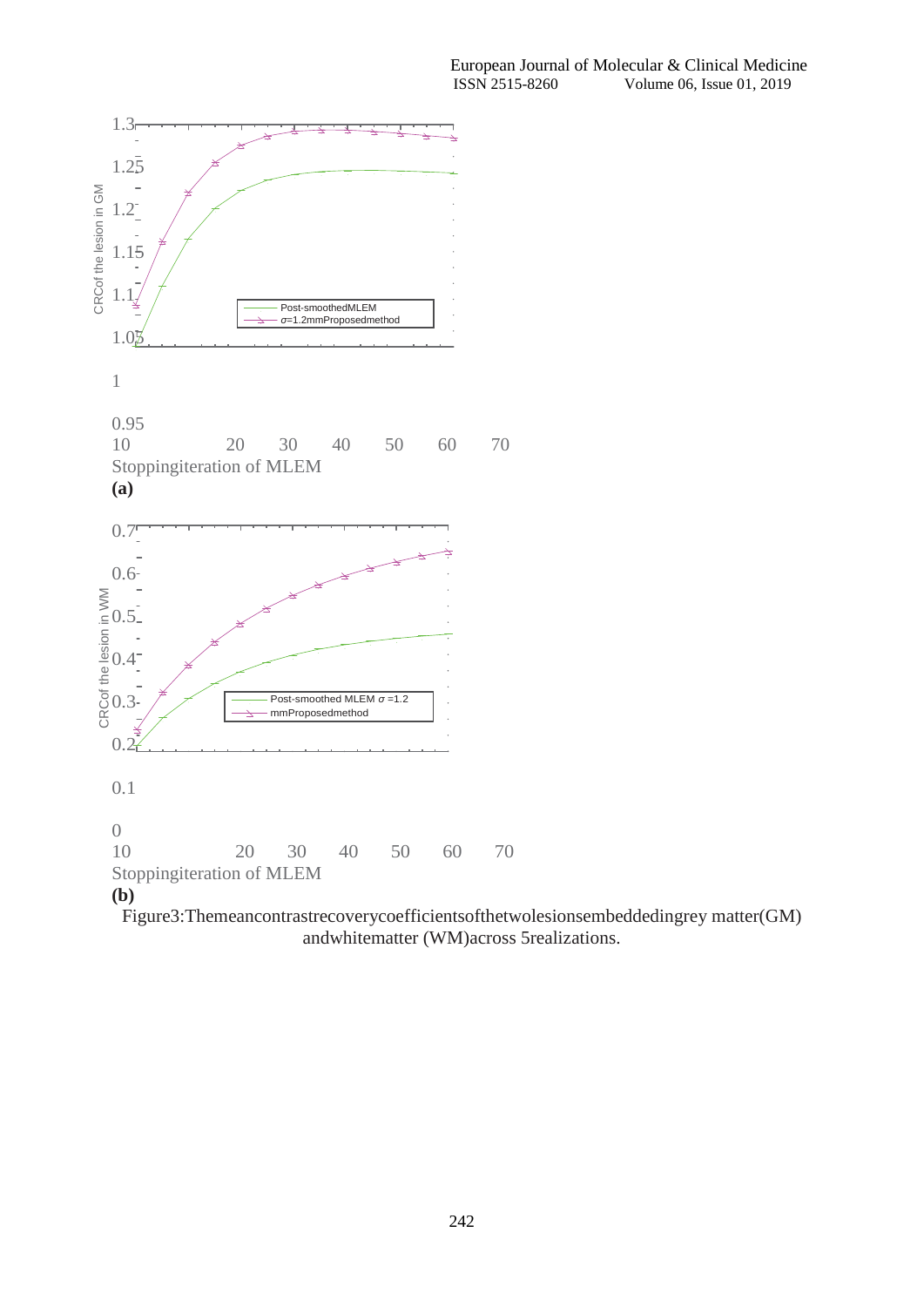

Figure4:DenoisingresultofabaselineFDGimageofanMCI patientfrom the ADNI dataset. (a) Registered MR image. (b) Noisy reconstructedimage.(c)PVEcorrectedimage.d)denoised.(e)PVE corrected+denoised.

whichdisappearedinstepone(Fig.1(e))becomevisibleafteraddingthedenoisedresidual(Fig.1(f)).

Inordertoevaluatetheabilityoftheproposedmethodin regions where functional anatomy in PET does not agreewith the anatomical information in MR, the contrast recoverycoefficients(CRC)ofthetwolesionswereobtainedandcom-pared to those for Gaussian post smoothing. Fig.3 comparesthemeanCRCofthelesionsacrossmultiplerealizationsfor the proposed method and the Gaussian postsmoothingwiththe*σ*parametervalueleadingtomaximumPSNR(i.e.  $\sigma = 1.2$ *mm*). The results indicate that the proposed methodprovidesahighercontrastintheseregionsforalliterationsofMLEM.

#### **APPLICATIONONREALDATA**

An FDG image of a subject with mild cognitive impair-ment(MCI)withfour5-minutecoregisteredframeswasobtained from the Alzheimer's Disease Neuroimaging Ini-tiative [\(ADNI,http://www.](http://www.adni-info.org/))adni[-info.org/\)](http://www.adni-info.org/)) database. The co-registered frames were then averaged together and the result-ing static image was co-registered to the subject's baselineT1 weightedMRimage.Then,theproposedmethodwasappliedtotheresultingimagewiththesamepar ametersused for the simulation data. In addition, in order to correctforPVE,10stepsoftheRichardson-Lucydeconvolutionalgorithm [4], [6] with FWHM equal to 6.5mm were appliedto the image prior to denoising. The result of the denoisingwithandwithoutPVEcorrectionisshowninFig.4.

## **3. CONCLUSION**

In this study a novel MR-guided PET image denoisingmethodwasproposed.Simulationresultsshowthattheproposed method is able to significantly improve the peaksignal to noise ratio of PET images reconstructed using theMLEM algorithm. Furthermore, we show that the proposedmethod can be applied after the conventional PVE correctionmethod to restore the PET images by both reducing the